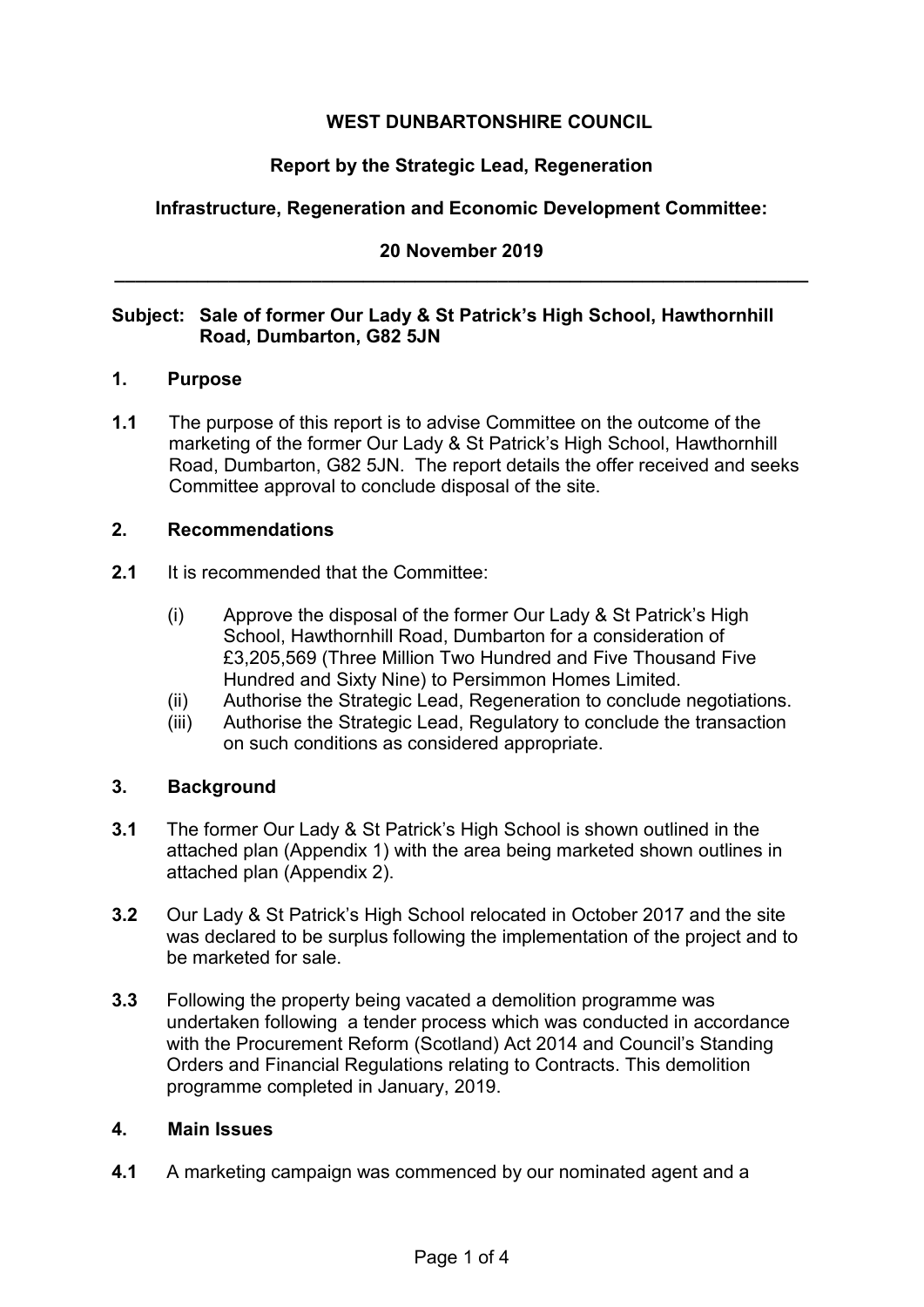closing date being set of 3 October, 2019.

- **4.2** The site was extensively marketed; sales particulars (Appendix 3) were uploaded onto various property websites, including the Council's own website. Regular e-mailing's were undertaken to our nominated agent's comprehensive list of property agents, developers, housing associations and property companies. A "For Sale" sign was also erected at a prominent location on site.
- **4.3** At the closing date, thirteen offers were received from eleven developers with the highest £3,205,569 (Three Million Two Hundred and Five Thousand Five Hundred and Sixty Nine) from Persimmon Homes Limited being recommended for acceptance.
- **4.4** One offer was rejected on the basis that it the payment was linked to stage payments and therefore not evaluated as offers were not invited on this basis.
- **4.5** Within the Local Development Plan Proposed Plan 2018 the site is identified as H2(23) which has a capacity for 100 private residential units, with 75 being delivered between 2017 and 2024 and 25 post 2024.
- **4.6** Persimmon Homes is the UK's biggest house builder and are seeking to establish a new outlet in West Dunbartonshire and have previously undertaken a number of schemes within West Dunbartonshire and are therefore well aware of the Council's planning and other statutory requirements.
- **4.7** Persimmon Homes propose a scheme of 71 two and three bed terrace, semi and detached homes and is detailed in the attached layout plan (Appendix 4).
- **4.8** Persimmon Homes will require to carry out a more detailed site investigation to quantify the abnormal costs for this site.
- **4.9** West Dunbartonshire Council will look to impose an overage payment to the Council in the event that Persimmon Homes Limited obtain planning consent for a scheme in excess of that currently proposed and also seek to impose a clawback provision in the unlikely event that they sell the site to another developer for any increase in value above that paid to West Dunbartonshire Council.
- **4.10** The site was marketed on the basis to retain the all weather pitch at its present location as new capital investment award was made at Council meeting on 22 February 2017 to build a new changing facility to service the pitch. For noting a number of developers submitted offers for the whole of the site including the all weather pitch and in the case of the preferred developer Persimmon Homes this would have generated an additional capital receipt of £1,790,000 (One Million Seven Hundred and Ninety Thousand Pounds).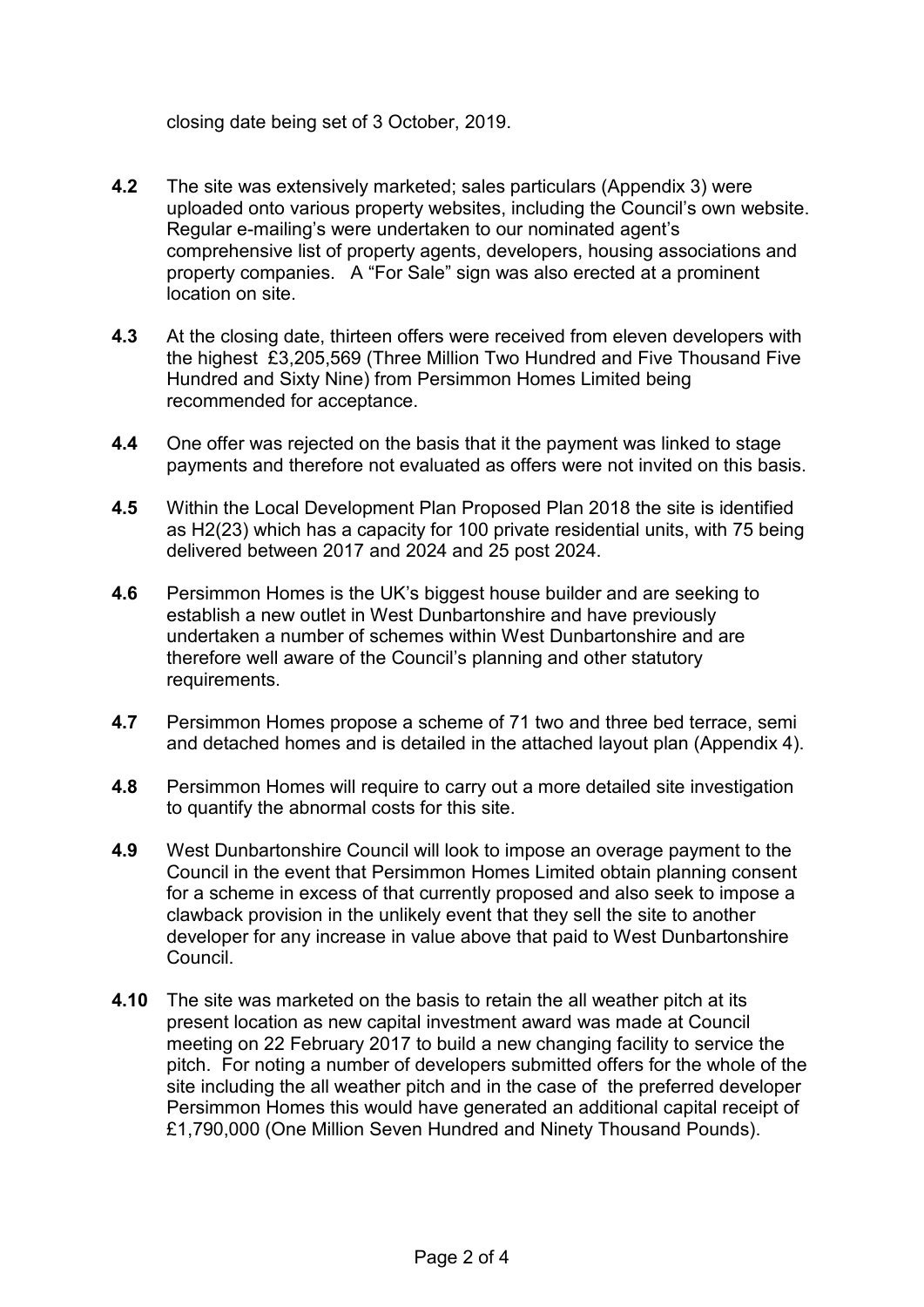## **5. People Implications**

**5.1** Other than the Officers time involved in concluding the proposed deal there are no People implications.

# **6. Financial and Procurement Implications**

- **6.1** The financial implications of the proposed sale is a capital receipt to the Council of £3,205,569 minus abnormal costs to be agreed.
- **6.2** Construction of 71 units as indicated by Persimmon Homes would generate a minimum income in the region of £129,351 per annum for both Council Tax based on Band E rating. This income stream cannot obviously be guaranteed and this is an indicative figure and would be dependent on all units being sold and planning permission being achieved. The income stream could also be varied depending on whether purchasers were currently living within the Council area or new to the area.
- **6.3** There are no procurement implications arising from this report.

# **7. Risk Analysis**

- **7.1** The offer from Persimmon Homes Ltd is conditional upon various suspensive conditions and a time limit of 4 months from conclusion of missives to enable all technical due diligence and commence Planning Application will be imposed.
- **7.2** The main risk associated with the disposal of the site is that the transaction may not conclude for a variety of reasons including planning, ground conditions and abnormals. In that case, the Council will require to remarket the site for sale.

## **8. Environmental Sustainability**

**8.1** The sites will continue in their existing industrial use and any future development of the sites will require that SEA legislation will be considered and taken into account as part of any planning application assessment.

## **9. Equalities Impact Assessment (EIA)**

**9.1** An Equality Impact Screening did not indicate any further action required in relation to this transaction.

## **10. Consultation**

**10.1** Consultations have been undertaken with Finance and Regulatory however wider consultation will take place during any Planning Application process.